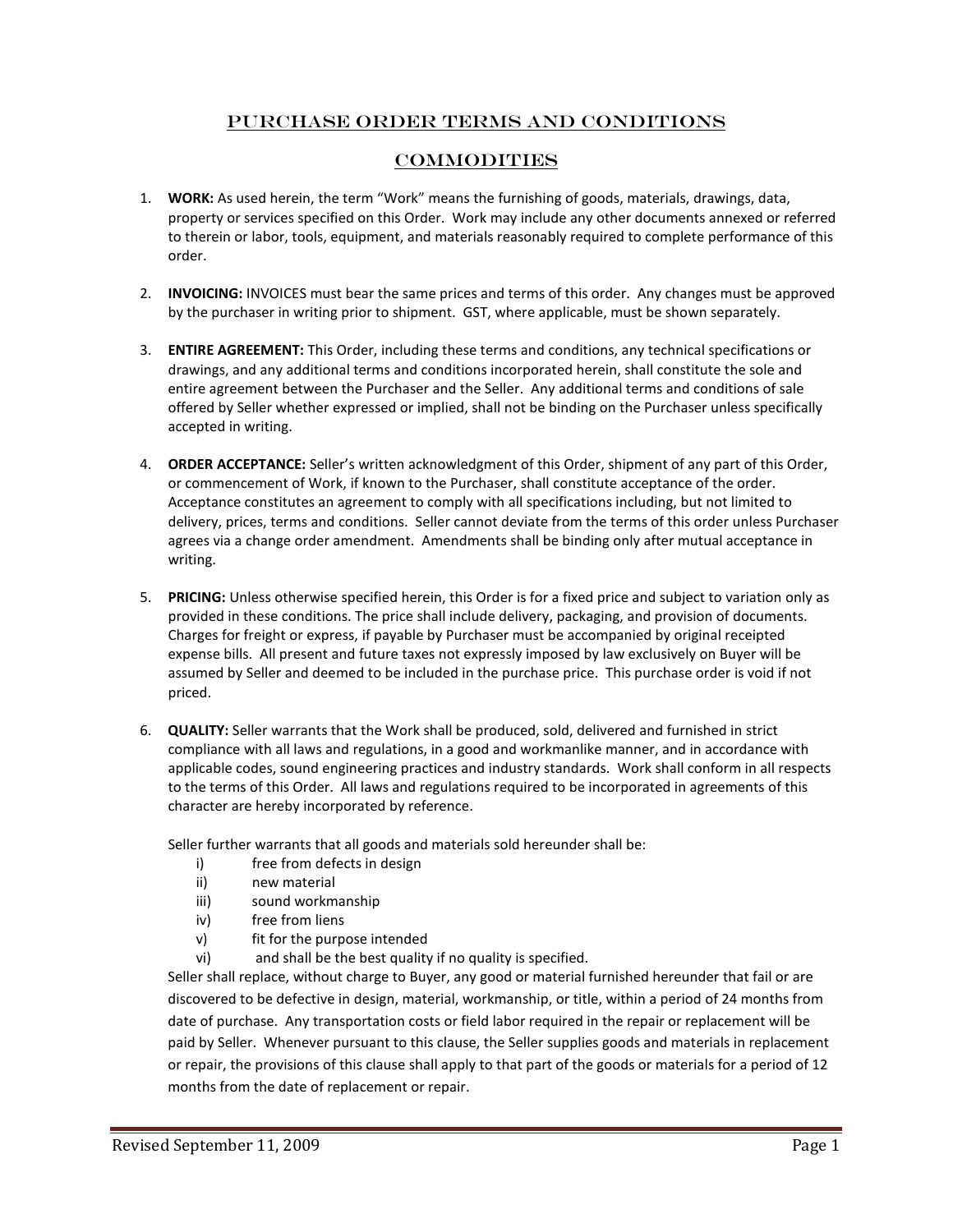- 7. **SUBLETTING:** No part of this order may be assigned or sublet (including monies due) without the prior written consent of the Purchaser.
- 8. **CANCELLATIONS:** Dacro Industries Inc reserves the right to cancel all or part of this order for any reason whatsoever. Purchaser may make any changes via written Change Order including additions or deletions from the scope of the work and on the specifications or drawings. Such change orders shall not invalidate this Order. However, if any such change order materially affects the scope of work or the time required for performance, an equitable adjustment shall be made. Purchaser may terminate this Order at any time by written notice to Seller. Cancellations will be subject to an equitable adjustment with regards to Work already furnished or in progress at the time of cancellation. No such adjustment shall be made in favor of Seller with respect to any goods or materials which are Seller's standard stock. Adjustments shall take into account the unit price for any Work already furnished, the material and labor cost up to the date of cancellation, and a mutually agreed profit based on pro-rated completion of the entire Order. Seller shall not be entitled to prospective profits or damages due to cancellation. No such termination shall relieve Seller of its warranties as to any Work completed up to the date of cancellation. Any claim for adjustment hereunder must be asserted within five (5) days from the informed date of termination.
- 9. **RETENTION:** The Purchaser may retain up to ten percent (10%) of any invoice until such time that Purchaser has had adequate assurance that the Goods are fully provided as set forth hereunder, including spare parts and documentation, and are in full compliance with this Purchase Order. Purchaser may also retain aforementioned amount to defray the cost of field rework on said Goods. Such retained amounts shall be paid to Seller upon complete and satisfactory performance of its obligations hereunder and after Seller provides Purchaser with a written acknowledgment that the Goods are not subject to any liens, encumbrances, or other claims by Seller or other third party.
- 10. **HAZARDOUS MATERIALS:** Upon receipt of the purchase order, Seller shall notify Purchaser in writing if Goods furnished are subject to:
	- i) laws or regulations relating to hazardous or toxic substances
	- ii) regulations governing hazardous waste disposal
	- iii) any other environmental or health and safety regulations

Seller shall furnish all appropriate shipping certification and instructions for shipping, safety, handling, exposure, and disposal for use by non-technical personnel. This must include information on all safe handling and emergency action that the user may require concerning the material. The following certification must be made on the bill of lading: "This is to certify that the above named articles are properly classified, described, packaged, marked and labeled and are in proper condition for transportation according to applicable transportation regulations."

- 11. **ENVIRONMENTAL LIABLITIY:** Seller hereby acknowledges its title to and assumes responsibility for any hazardous materials and wastes generated in connection with or related to:
	- i) Seller's supply of the Goods
	- ii) Seller's presence on Purchaser's or Purchaser's client's property; and/or
	- iii) Seller's movement of such hazardous materials or wastes onto Purchaser's or Purchaser's client's property

Seller herby agrees to comply with all federal, state, and local laws, rules, and regulations concerning the handling, storage, use, and disposal of hazardous materials or wastes. Seller will promptly pay any and all fines, penalties, and related costs (including reasonable attorney's fees and costs of dispute resolution necessary to compel Seller's compliance herewith) arising out of or related to Seller's failure to comply with all such laws, rules, and regulations.

Seller shall: